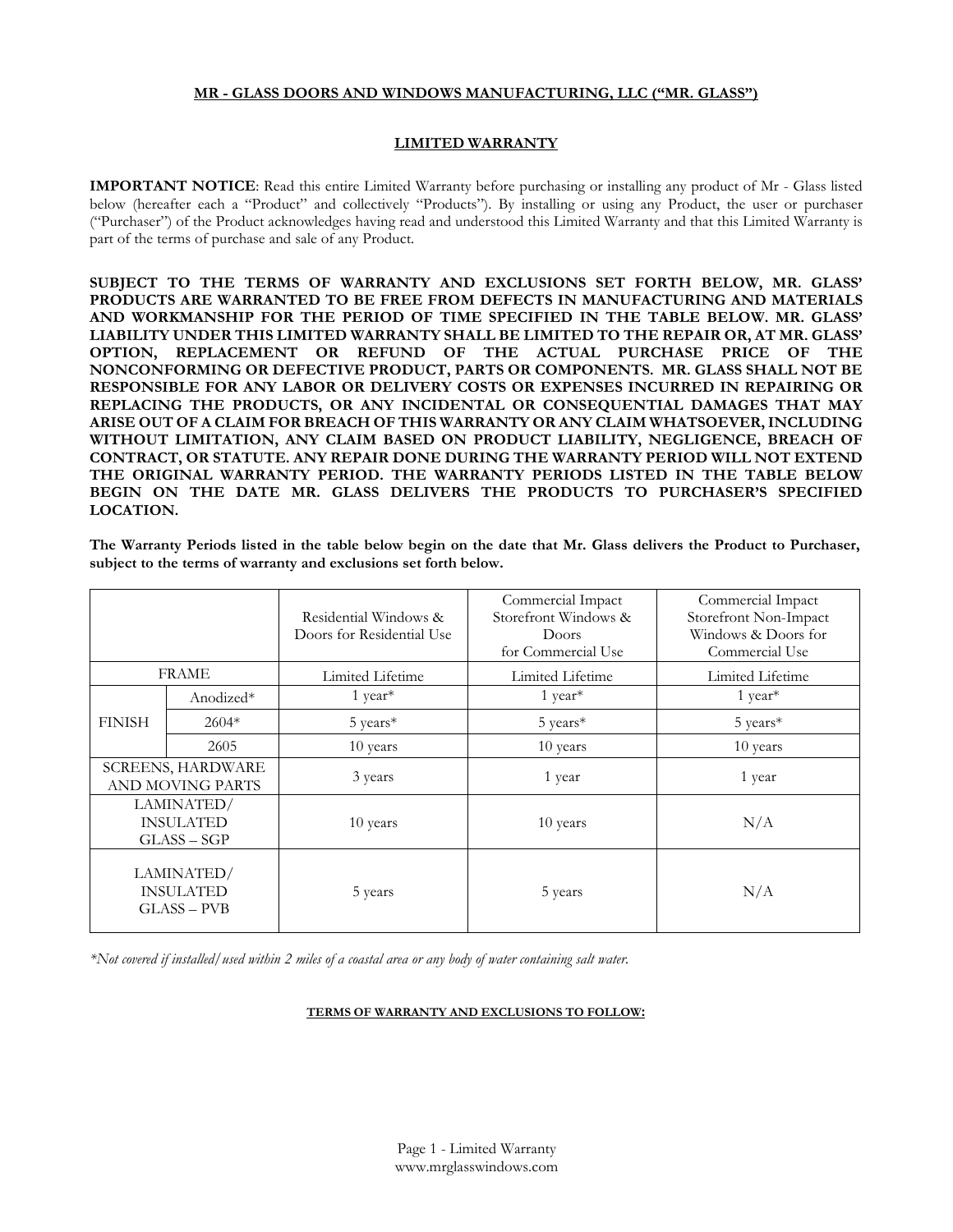# **TERMS OF WARRANTY**

**Laminated Glass Unit.** The glass is warranted to be free of defects that result in material obstruction of vision or substantial delamination for the applicable time period specified in the table above.

**Insulating Glass Unit**. The sealed glass component is warranted to be free of defects that result in material obstruction of vision or substantial film formation caused by dust or moisture in the dead air space of a sealed unit, for the applicable period of time specified in the table above.

**Glass.** Glass has prevalent characteristics such as distortion, bubbles, discolorations, blurs, debris, and scratches. These types of characteristics are expected, and are excluded from this Limited Warranty, as they are inherent qualities that meet or exceed standard specifications for flat glass ASTM C 1036, heat treated flat glass ASTM C 1048, and laminated architectural flat glass ASTM C 1172. Heat strengthened or tempered glass may have distortions as an inherent quality, and such distortions are excluded from this Limited Warranty. Glass with special coatings may require special cleaning. Visit www.mrglasswindows.com for additional care and maintenance information. Failure to adhere to cleaning and any other recommended care and maintenance will void this Limited Warranty, as will any of the other exclusions set forth herein, including the exclusions described herein.

**Frame**. Aluminum components are warranted to be free of defects in materials and workmanship. It is typical for anodized products to have color variation and processing marks that occur during manufacturing. These are not considered defects or covered under the warranty. This Limited Warranty is null and void if any aluminum component has direct contact with a copper treated wood, such as Alkaline Copper Quaternary (ACQ). Filiform corrosion is also excluded. This Limited Warranty is null and void if damage is caused by harmful cleaners or other chemical or environmental factors, or by any of the other warranty exclusions set forth herein, including exclusions described above.

**Hardware, Screen and Moving Parts**. Mr. Glass warrants that mechanical operation of hardware, screen, and moving components will be free of defects in material and workmanship for the applicable warranty period described in the table above. This Limited Warranty excludes normal wear and tear and naturally occurring changes such as tarnish, corrosion, oxidization or discoloration of hardware finishes or component parts, as well as any of the other warranty exclusions set forth herein, including the exclusions described herein.

**Payment.** This Limited Warranty is conditioned upon the full and timely payment of the Product. Purchaser's failure to timely make the full, agreed-to payment shall result in a waiver of Purchaser's right to seek any relief pursuant to this Limited Warranty.

**Transferability.** This Limited Warranty is transferable to subsequent owner(s) as specified herein provided Mr. Glass receives notice of transfer of title of the registered property within thirty (30) days after the date of ownership transfer, accompanied with proof of change of ownership, and provided such notice is accompanied by a copy of this Limited Warranty and the order number of the Products. If this Limited Warranty has not already expired or been voided for other reasons, it will be extended to the subsequent owner for the remainder of the original life of the Limited Warranty, subject to the conditions, exclusions and limitations described elsewhere in this Limited Warranty.

**Maintenance.** Purchaser must strictly follow the cleaning procedures or guidelines furnished by Mr. Glass for this Limited Warranty at www.mrglasswindows.com. In addition to any specific cleaning procedures provided with any specific product, windows and doors must be washed with tap water at least once every six months; proof of compliance with cleaning procedures, such as service invoices or logs, must be provided as proof that cleaning procedures were carried out in a timely manner, for this Limited Warranty to apply. Failure of the Purchaser to strictly follow all cleaning procedures shall render this Limited Warranty null and void.

**Duty to Notify.** This Limited Warranty shall apply only if Mr. Glass is notified in writing within sixty (60) calendar days after the sooner of: (i) discovery of the defect(s); or (ii) the time at which the defect(s) should have been discovered through reasonable diligence.

**Documentation**. Upon notifying Mr. Glass, Purchaser shall provide Mr. Glass with the bill of sale, invoice or documentation that constitutes the purchase agreement between Purchaser and Mr. Glass or (an authorized dealer of Mr. Glass. Purchaser's failure to provide the required documentation shall entitle Mr. Glass to deem the Limited Warranty invalid. Mr. Glass reserves the right to request any other documentation that it may reasonably require prior to remedying the damage or defect.

**EXCLUSIVE REMEDY**. The repaired or replaced Product or component will not extend the Limited Warranty period which shall be limited to the remainder of the original life of the Limited Warranty. Mr. Glass reserves the right to reasonable field access to diagnose and repair any Product alleged to be defective; and to substitute similar replacement components for those no longer

> Page 2 - Limited Warranty [www.mrglasswindows.com](http://www.mrglasswindows.com/)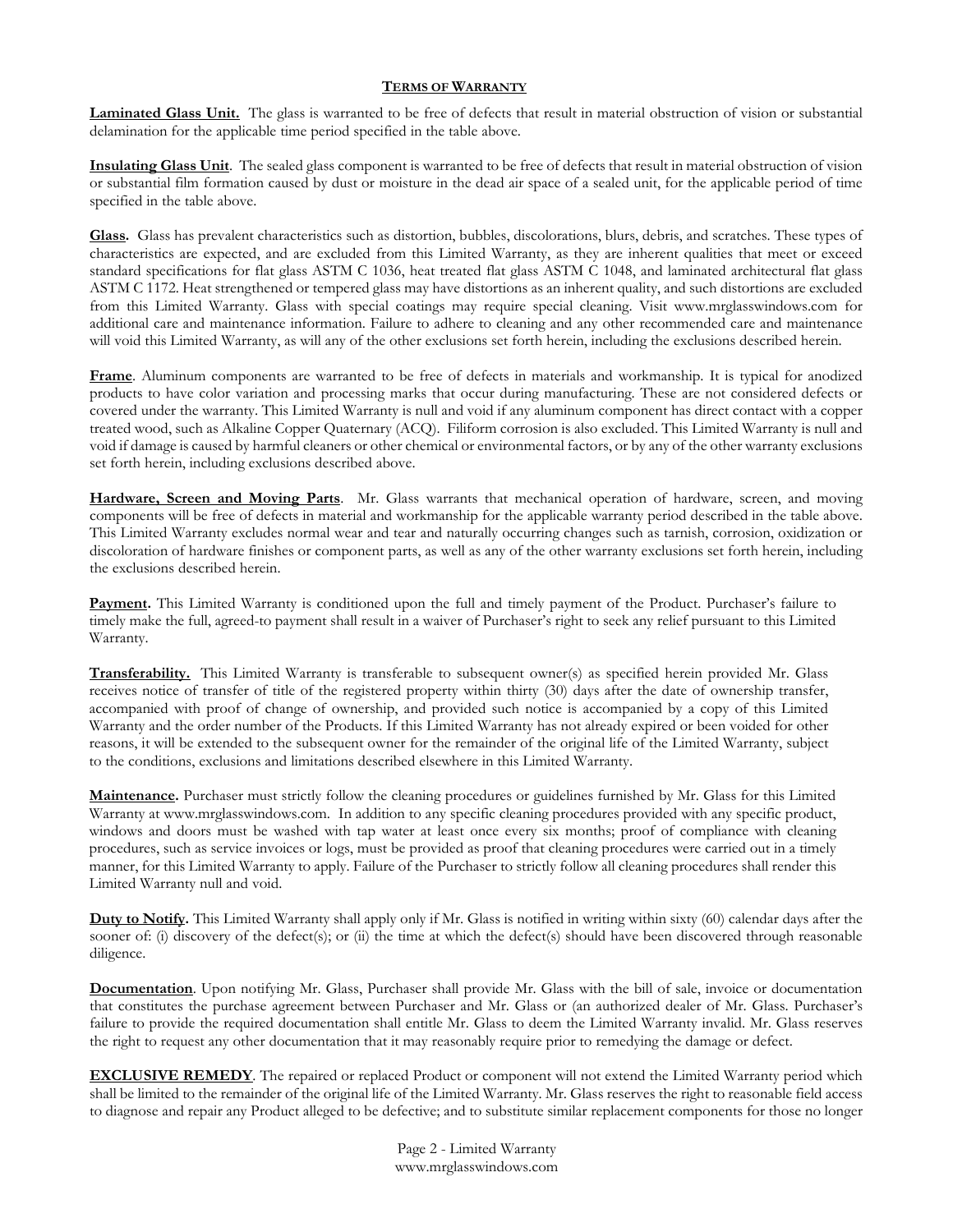available. Mr. Glass shall not be responsible for any labor or delivery costs incurred in repairing or replacing the Product. Acceptance by the Purchaser of any remedy shall be in full accord and satisfaction of all of Mr. Glass obligations under this Limited Warranty. **IN NO EVENT WILL MR. GLASS' AGGREGATE LIABLILITY, UNDER THIS LIMITED WARRANTY, EXCEED THE ORIGINAL PURCHASER'S PAYMENT FOR THE PRODUCTS**. **THIS LIMITED WARRANTY IS PROVIDED IN LIEU OF ANY OTHER WARRANTY, REQUIREMENTS OR OBLIGATIONS. REPLACEMENT PRODUCTS MAY NOT MATCH THE COLOR OF THE ORIGINAL PRODUCT OR THE COLOR OF ANY REMAINING PRODUCT, AS COLOR MAY VARY DUE TO AGE, WEATHERING, DYE LOT DIFFERENCES, OR OTHER FACTORS. MR. GLASS WILL NOT BE RESPONSIBLE OR LIABLE FOR ANY SUCH COLOR DIFFERENCES WITH ANY REPLACEMENT PRODUCT AND WILL NOT BE REQUIRED TO HAVE THE REPLACEMENT PRODUCT "MATCH" THE COLOR OF THE ORIGINAL PRODUCT THAT IS BEING REPLACED OR ANY REMAINING PRODUCT. MR. GLASS RESERVES THE RIGHT TO DISCONTINUE OR CHANGE THE DESIGN AND SPECIFICATION OF ANY PRODUCT IT MANUFACTURES.**

**No Consequential Damages:** Mr. Glass shall not be liable for any and all special, indirect, or consequential damages resulting from or arising out of the use or installation of Mr. Glass' Products, or defects in its Products, or the sale of its Products, or any alleged breaches of contract, including, but not limited to, alleged breaches of this Limited Warranty. For purposes of this paragraph, special, indirect, and consequential damages shall include, without limitation, loss of profits, loss of contracts or business interruptions, or damage to personal property. Mr. Glass shall not be liable for any special, indirect, or consequential damages regardless of whether attributable to (in whole or in part) the negligence, strict liability, statutory liability, products liability, tort, breach of contract, breach of duty (statutory or otherwise), or any other alleged fault or responsibility of Mr. Glass.

**Severability:** In the event that any provision of this Limited Warranty is determined to be invalid, illegal, or otherwise unenforceable for any reason, such determination shall not affect the validity or enforceability of any remaining provisions, which shall be enforced to the fullest extent possible without the unenforceable provision.

**Applicable Law; Jurisdiction and Venue:** This Limited Warranty is applicable in all fifty states of the United States, subject to the laws of each state. This Limited Warranty gives you specific legal rights, and Purchaser may also have other rights which may vary from state to state. This Limited Warranty shall be controlled by and construed under the laws of the State of Florida without giving effect to any choice of law or conflict of law rules or provisions (whether of the State or Florida or any other jurisdiction) that would cause the application of the laws of any jurisdiction other than the State of Florida. The courts of Miami-Dade County, Florida, shall be the exclusive and mandatory forum for any litigation arising from or related to Mr. Glass' Products, including, but not limited to, this Limited Warranty.

**WAIVER OF JURY TRIAL. BOTH PURCHASER AND MR. GLASS HEREBY KNOWINGLY, VOLUNTARILY, AND INTENTIONALLY WAIVE (TO THE FULLEST EXTENT PERMITTED BY APPLICABLE LAW) ANY RIGHT IT MAY HAVE TO A TRIAL BY JURY OF ANY DISPUTE DIRECTLY OR INDIRECTLY ARISING UNDER OR RELATING TO THIS LIMITED WARRANTY AND AGREE THAT ANY SUCH DISPUTE SHALL BE TRIED BEFORE A JUDGE SITTING WITHOUT A JURY. THIS PROVISION IS A MATERIAL INDUCEMENT FOR MR. GLASS PROVIDING THIS LIMITED WARRANTY.**

**NO OTHER REPRESENTATIONS OR WARRANTIES: THIS LIMITED WARRANTY IS IN LIEU OF ALL OTHER WARRANTIES, EXPRESS OR IMPLIED, INCLUDING, BUT NOT LIMITED TO, ANY IMPLIED WARRANTIES OF MERCHANTABILITY OR FITNESS FOR A PARTICULAR PURPOSE. ALL WARRANTIES ARE LIMITED TO THE APPLICABLE STATUTE OF LIMITATIONS BUT IN NO CASE WILL EXTEND BEYOND THE LIMITED WARRANTY PERIODS SPECIFIED ABOVE.** 

### **NO EMPLOYEE, REPRESENTATIVE, AGENT, DEALER OR DISTRIBUTOR OF MR. GLASS, OTHER THAN THE CEO OF MR. GLASS, IS AUTHORIZED TO MODIFY, EXTEND, OR IN ANY WAY CHANGE THIS LIMITED WARRANTY WHICH CHANGE, EXTENSION OR MODIFICATION MUST BE IN WRITING.**

### **EXCLUSIONS TO LIMITED WARRANTY COVERAGE**

Notwithstanding anything to the contrary in this Limited Warranty, the Limited Warranty DOES NOT apply to or cover any defect, breakage, failure, or deficiency in (or of) the Product attributable to, resulting from, or caused by any of the following, or any resulting losses or damages attributable to, resulting from, or caused by any of the following:

- Naturally occurring changes such as tarnish, corrosion, oxidization, or discoloration.
- Normal wear and tear from product usage or age, including fading or discoloration from age or exposure to